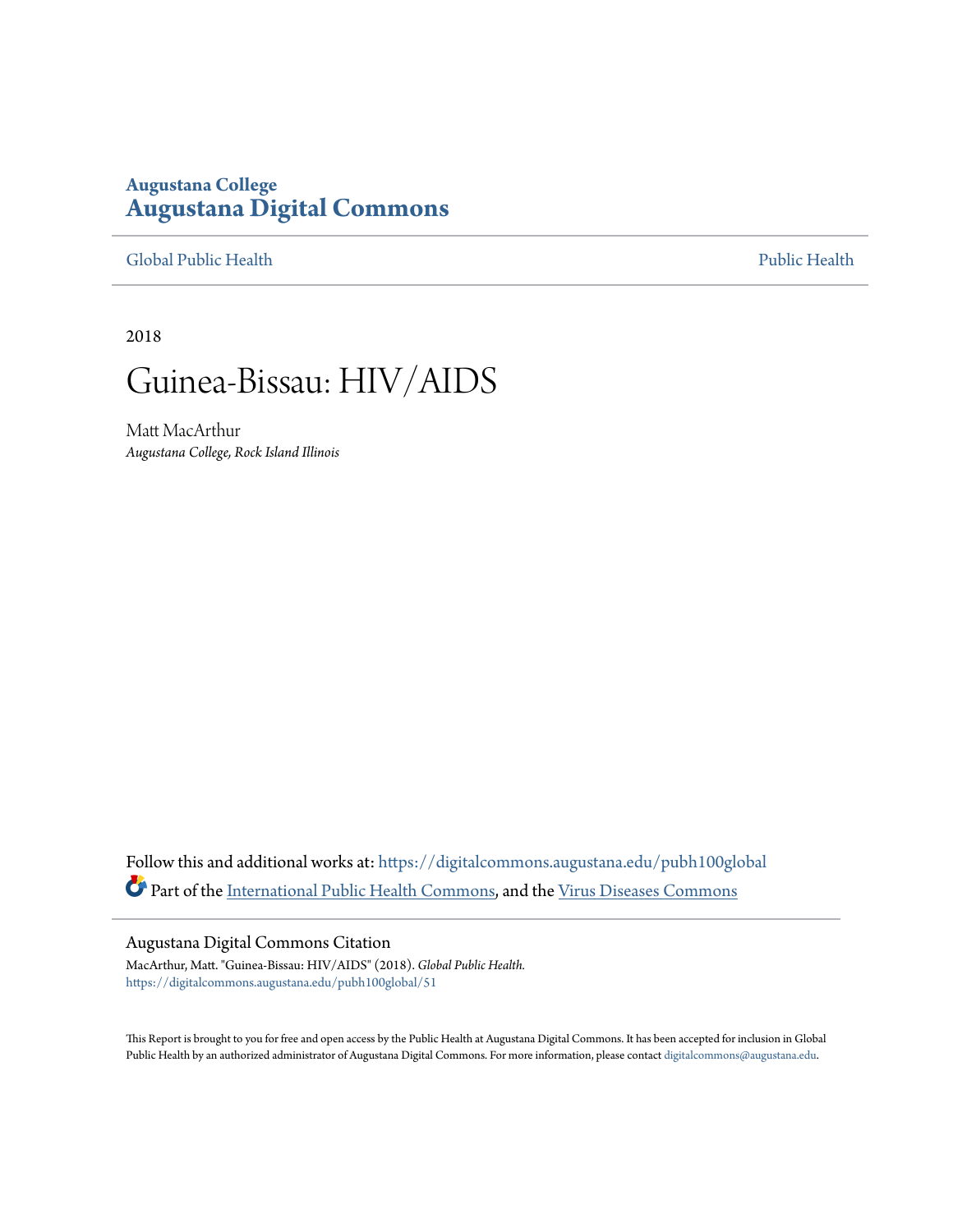

# **GUINEA-BISSAU**

#### MATT MACARTHUR

## HIV/AIDS In Guinea-Bissau

Currently the biggest health problem in Guinea-Bissau is the prevalence of HIV/AIDS. HIV stands for Human Immunodeficiency Virus. HIV attacks the immune system, specifically T cells whose main function is to fight off infections. If left untreated, HIV can destroy so



many T cells that you cannot fight off infection. After T cell counts have



dropped below a certain number, a person is said to have AIDS (Acquired Immune Deficiency Syndrome). HIV is transmitted by contact with blood or bodily fluids from a person that has HIV. This most commonly occurs by having unprotected sex. However, it is very common in Guinea-Bissau for HIV to be transmitted from mother to child during pregnancy or birth. Guinea-Bissau has the 17<sup>th</sup> highest population living with

many risk factors that increase a person's chance of contracting HIV and unfortunately many people in Guinea-Bissau have multiple of those risk factors. Research has shown that people who have had tuberculosis are at

ages 15-24 are said to be at highest risk. There are

significant risk of contracting HIV . Other risk factors include multiple sexual partners, illiteracy, and scarce access to medical supply. Research has linked multiple sex partners to resulting in a sharp increase for HIV/AIDS risk (Gianlleli, 2010).

### GENERAL INFORMATION

**LOCATION:** GUINEA-BISSAU IS A COUNTRY LOCATED IN CENTRAL AFRICA. IT IS SITUATED ON THE ATLANTIC COAST.

**POPULATION:** GUINEA-BISSAU HAS A POPULATION 1,844,000. THE BREAK DOWN OF ETHNIC GROUPS IS AS FOLLOWED: FULANI (28.5%), BALANTA (22.5%), MANDINGA (14.7%), PAPEL (9.1%) AND MANJACO (8.3%) (WHO, 2017). THE MAIN RELIGIONS ARE MUSLIM (45.1%), CHRISTIANITY (22.1%) AND ANIMIST (22.1%) (CIA, 2017).

**POLITICAL STRUCTURE:** GUINEA-BISSAU IS A SEMI-PRESIDENTIAL GOVERNMENT. IT HAS THREE BRANCHES OF GOVERNMENT: EXECUTIVE, LEGISLATIVE AND JUDICIAL. THE HEAD OF GOVERNMENT IS THE PRIME MINISTER, SOARES SAMBÚ AND THE HEAD OF STATE IS THE PRESIDENT JOSÉ MÁRIO VAZ.

**INTERAL AND EXTERNAL CONFLICTS:** GUINEA-BISSAU HAS BEEN PLAGUED WITH INTERNAL CONFLICTS. IN THE PAST 16 YEARS THERE HAS BEEN TWO COUPS, A CIVIL WAR, AN ATTEMPTED COUP, AND A PRESIDENTIAL ASSASSINATION BY THE MILITARY (COUNTRY REPORTS, N.D.). INTERNAL DISAGREEMENTS HAVE RESULTED IN VERY LITTLE PROGRESS BEING MADE TOWARDS IMPROVING THE COUNTRY. RECENTLY GUINEA-BISSAU HAS BECOME A DRUG TRAFFICKING HAVEN DUE TO ITS LAX LAWS AND LOCATION. THE FERTILITY RATE IS 4.7%CHILDREN PER WOMAN COMPARED TO 2.5% WORLDWIDE.